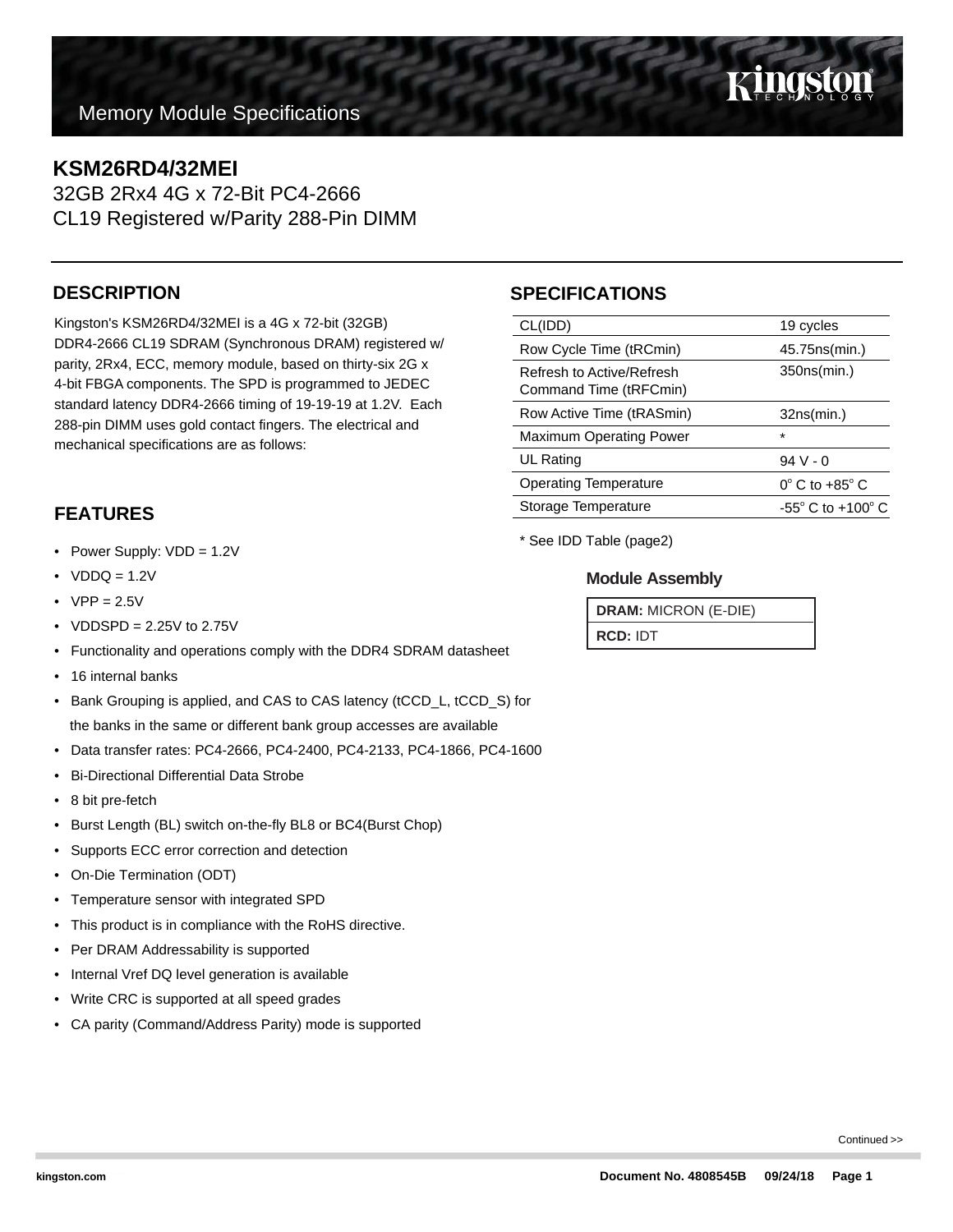## **IDD Specifications**

| Symbol                   | 2666  | Units |
|--------------------------|-------|-------|
| <b>I</b> <sub>DD0</sub>  | 1278  | mA    |
| I <sub>PP0</sub>         | 108   | mA    |
| $I_{DD1}$                | 1494  | mA    |
| <b>I</b> <sub>DD2N</sub> | 1260  | mA    |
| <b>I</b> DD2NT           | 1350  | mA    |
| I <sub>DD2P</sub>        | 900   | mA    |
| I <sub>DD2Q</sub>        | 1080  | mA    |
| <b>I</b> <sub>DD3N</sub> | 1656  | mA    |
| <b>I</b> <sub>PP3N</sub> | 108   | mA    |
| <b>I</b> <sub>DD3P</sub> | 1224  | mA    |
| <b>I</b> <sub>DD4R</sub> | 2808  | mA    |
| <b>I</b> <sub>DD4W</sub> | 2556  | mA    |
| <b>I</b> <sub>DD5R</sub> | 1548  | mA    |
| I <sub>PP5R</sub>        | 144   | mA    |
| <b>I</b> <sub>DD6N</sub> | 1224  | mA    |
| <b>I</b> <sub>DD6E</sub> | 1656  | mA    |
| <b>I</b> <sub>DD6R</sub> | 756   | mA    |
| <b>I</b> <sub>DD6A</sub> | 309.6 | mA    |
| <b>I</b> <sub>DD6A</sub> | 756   | mA    |
| <b>I</b> <sub>DD6A</sub> | 1116  | mA    |
| I <sub>PP6X</sub>        | 180   | mA    |
| l <sub>DD7</sub>         | 4050  | mA    |
| l <sub>PP7</sub>         | 378   | mA    |
| $I_{\mathsf{DD}8}$       | 900   | mA    |